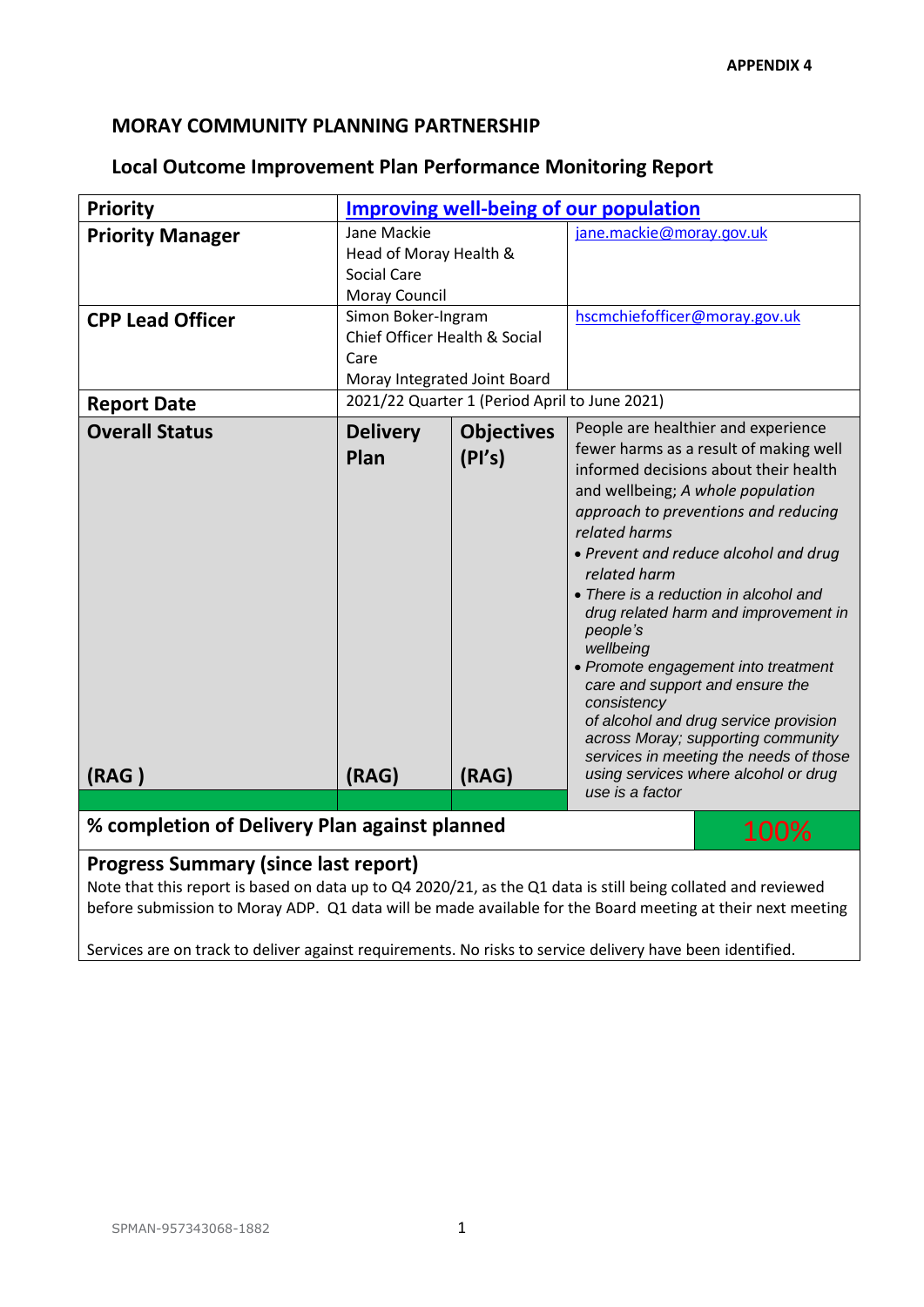| • Commentary on progress                   | Prevent and reduce alcohol and drug related harm                                                                                                                                                                                                                                                                                                                                                                                           |  |  |  |
|--------------------------------------------|--------------------------------------------------------------------------------------------------------------------------------------------------------------------------------------------------------------------------------------------------------------------------------------------------------------------------------------------------------------------------------------------------------------------------------------------|--|--|--|
| towards milestones and                     | <b>RAG STATUS</b>                                                                                                                                                                                                                                                                                                                                                                                                                          |  |  |  |
| planned actions due in<br>reporting period | Commentary<br>The range of Moray service partners have continued to deliver quality<br>services throughout the COVID pandemic and as restrictions are now<br>being eased services will continue to open up; i.e. group work now being<br>re-established. All third sector commissioned services provide quarterly<br>reports (as presented to the MADP), linked to their contracts which hold<br>the detail behind the summaries provided. |  |  |  |
|                                            | The combined services have taken steps to respond as quickly as<br>possible to unplanned discharges and re-engagement through proactive<br>interventions.                                                                                                                                                                                                                                                                                  |  |  |  |
|                                            | Arrows and MIDAS are now working with the new DAISy (Drug and<br>Alcohol Information System). There is further delay in being able to<br>access Data Reports as Public Health Scotland (the developers) are still<br>working on this function. We are unlikely to have this function before<br>the end of 2021. ADP's leads have expressed their concern.                                                                                  |  |  |  |
|                                            | Multi-agency work across Health, Social Work, the 3rd Sector, Housing,<br>Police Scotland, primary Care Pharmacy and others; continues with all<br>agencies working together and coordinating service provision.                                                                                                                                                                                                                           |  |  |  |
|                                            | The MADP Training schedule is continuing with all six planned training<br>events carried out as scheduled.                                                                                                                                                                                                                                                                                                                                 |  |  |  |
|                                            | There is a reduction in alcohol and drug related harm and<br>improvement in people's wellbeing                                                                                                                                                                                                                                                                                                                                             |  |  |  |
|                                            | <b>RAG STATUS</b>                                                                                                                                                                                                                                                                                                                                                                                                                          |  |  |  |
|                                            | Commentary<br>Naloxone continues to be supplied; and now re-supplied to people and<br>their families; which is reflected in the data with 39 kits being given out<br>in Q4, compared to 32 in Q2.                                                                                                                                                                                                                                          |  |  |  |
|                                            | Recovery outcomes continue to show an average improvement from<br>Assessment to their third Review (Figure 1)                                                                                                                                                                                                                                                                                                                              |  |  |  |
|                                            | As per the Q4 report Substance Use, Mental Health/Wellbeing and<br>Occupying Time, Physical health and Self Care, all consistently have low<br>average recovery outcome scores. The low score areas are, areas which<br>are associated with Multiple Complex Needs.                                                                                                                                                                        |  |  |  |
|                                            | The overall Initial Assessment scores tend to be lower for younger<br>people and higher for older people with the 18 to 25 and 26 to 33 age<br>groups having the lowest scores (Figure 2).                                                                                                                                                                                                                                                 |  |  |  |
|                                            | In addition an investigation into the breakdown of the Initial Assessment<br>scores, shows that higher scores (the higher the score the less<br>problematic the issue) increase with age. These are driven in the most<br>part by Housing and Independent Living, Offending and Money Matters,                                                                                                                                             |  |  |  |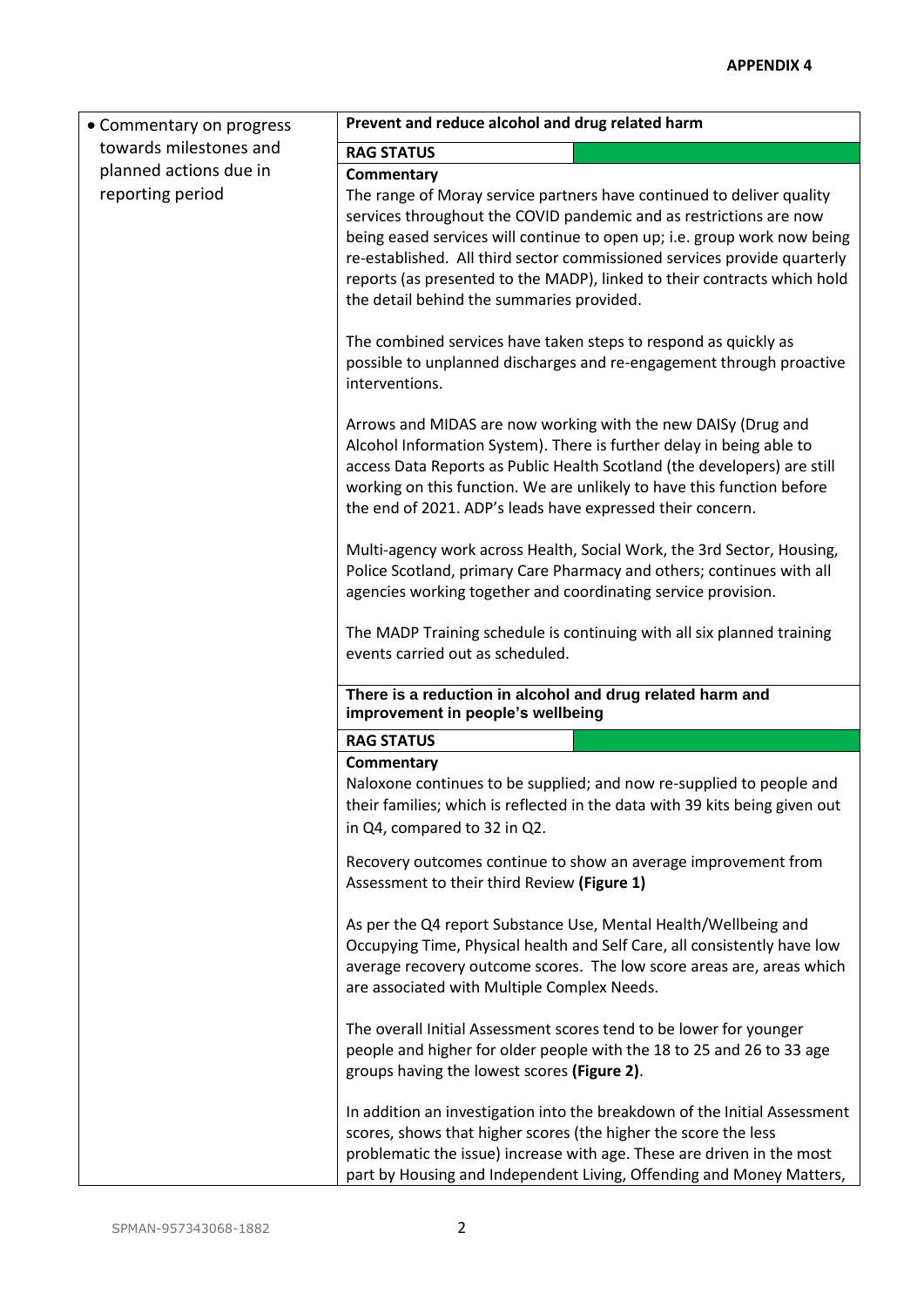|                               | with lowers scores being associated with lower age groups. This will be<br>taken forward in discussion with services and the MADP (Figure 3).                                                                                                               |  |  |  |
|-------------------------------|-------------------------------------------------------------------------------------------------------------------------------------------------------------------------------------------------------------------------------------------------------------|--|--|--|
|                               | There have been 7 drug related deaths in 2021 (unconfirmed), 10 in<br>2020, 12 deaths in 2019, and 17 in 2018.                                                                                                                                              |  |  |  |
|                               | In 2021, none of the deaths were people who had been subject to the<br>MARS process. Although the deaths are of concern, the MARS process<br>does indicate that it is reducing risks amongst the most chaotic.                                              |  |  |  |
|                               | There is a multi-agency meeting scheduled for the 31 <sup>st</sup> August to review<br>actions relating to reducing risk of harm and deaths, and to plan what<br>additional steps need to be taken. This will be reported back to the<br>MADP.              |  |  |  |
|                               | Promote engagement into treatment care and support and ensure<br>the consistency of alcohol and drug service provision across<br>Moray; supporting community services in meeting the needs of<br>those using services where alcohol or drug use is a factor |  |  |  |
|                               | <b>RAG STATUS</b>                                                                                                                                                                                                                                           |  |  |  |
|                               | Commentary                                                                                                                                                                                                                                                  |  |  |  |
|                               | Moray has consistently met the 3 week waiting time target throughout                                                                                                                                                                                        |  |  |  |
|                               | 20/21. There are no people who waited more than three weeks for a                                                                                                                                                                                           |  |  |  |
|                               | service after referral in quarter 4 for the fourth quarter in a row.                                                                                                                                                                                        |  |  |  |
|                               | We are still unable to obtain up to date discharge data from DAISy,                                                                                                                                                                                         |  |  |  |
|                               | therefore the data is based on local solutions to ensure the ADP data is                                                                                                                                                                                    |  |  |  |
|                               | accurate, up to date and reflects the data on DAISY. Based on the local                                                                                                                                                                                     |  |  |  |
|                               | data sources, the trend in un-planned discharges continues to reduce,                                                                                                                                                                                       |  |  |  |
|                               | and with low numbers of planned discharges. The number of planed                                                                                                                                                                                            |  |  |  |
|                               | closures being low is important as the longer people stay in receipt of                                                                                                                                                                                     |  |  |  |
|                               |                                                                                                                                                                                                                                                             |  |  |  |
|                               |                                                                                                                                                                                                                                                             |  |  |  |
|                               | support (at whatever level) the more positive the outcomes. As groups                                                                                                                                                                                       |  |  |  |
|                               | and more social activities continue to open up, this increase the<br>opportunities for people to stay involved as different levels.                                                                                                                         |  |  |  |
| • Progress towards objectives | See Appendix 1.                                                                                                                                                                                                                                             |  |  |  |
| (provide indicator results to |                                                                                                                                                                                                                                                             |  |  |  |
| evidence where available)     | Commissioned services continue to provide key services and have<br>maintained their accessibility throughout; performance against contract<br>is routinely reviewed.                                                                                        |  |  |  |
|                               | DAISY compliance will be reported in Service agreements.                                                                                                                                                                                                    |  |  |  |
| • Risks and Issues            | Although the overall position in Moray is positive, further work is being<br>taken forward on how we can continue to take steps to reduce harms<br>and deaths.                                                                                              |  |  |  |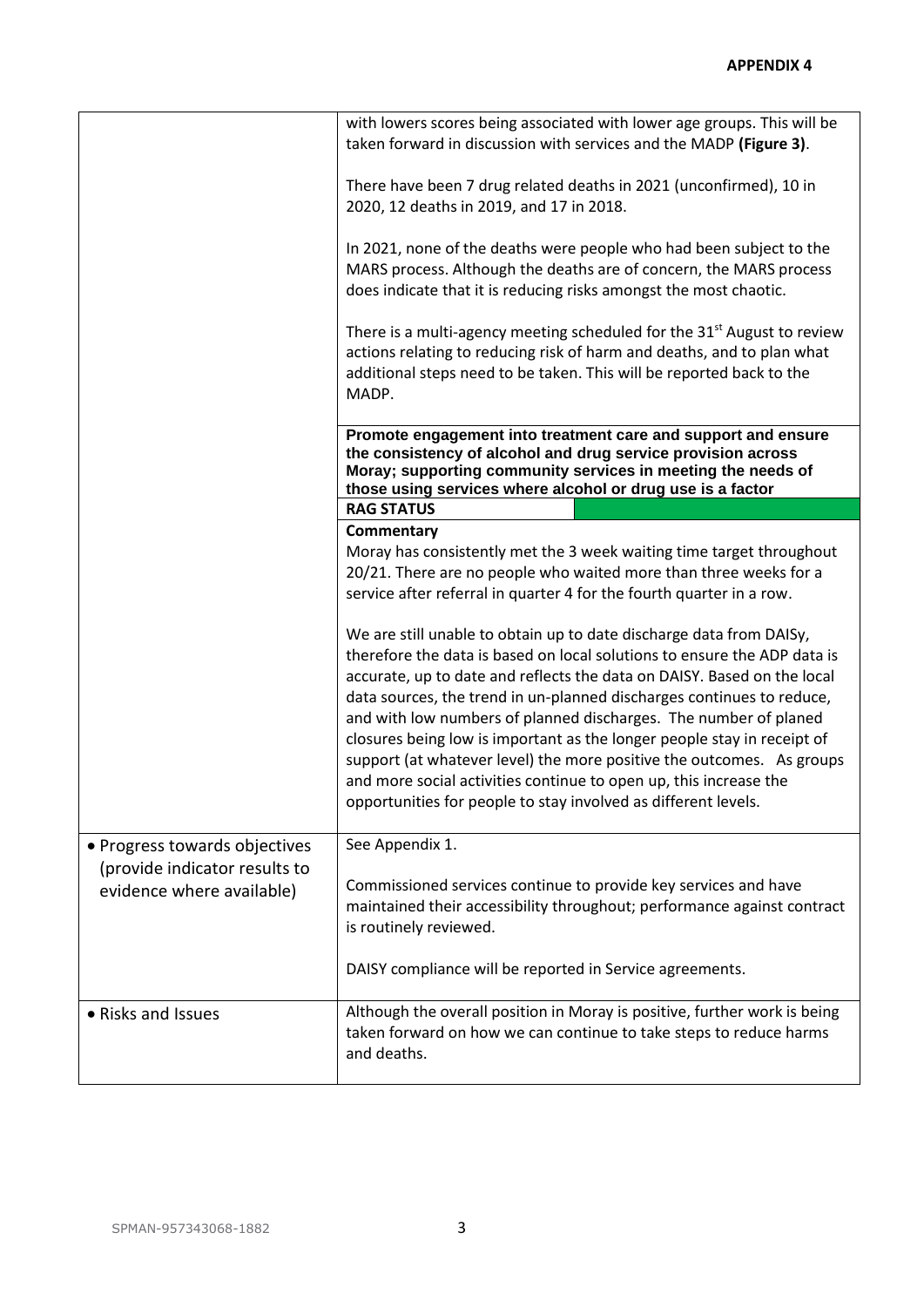| As previously reported; the Medically Assisted Treatments standards<br>(MAT) will have a significant and important impact of the way in which<br>services provide medically assisted treatment quickly, including<br>receiving prescriptions.<br>A recently completed MAT self-Assessment on how much support ADP's<br>would need in implementing the Standards graded Moray scores Amber<br>in that some support is required. This is a common position across the<br>majority of ADP's in Scotland given that the MAT standards are still very<br>new.<br>The additional funding from the Scottish Government as agreed by the<br>MADP in areas such as increase resources for the MIDAS services (as<br>agreed by the MDP) to support the implementation of the standards.<br>However, there is lead in time between the decision to allocate funding |                                                                                                                                                                                                               |  |  |  |
|----------------------------------------------------------------------------------------------------------------------------------------------------------------------------------------------------------------------------------------------------------------------------------------------------------------------------------------------------------------------------------------------------------------------------------------------------------------------------------------------------------------------------------------------------------------------------------------------------------------------------------------------------------------------------------------------------------------------------------------------------------------------------------------------------------------------------------------------------------|---------------------------------------------------------------------------------------------------------------------------------------------------------------------------------------------------------------|--|--|--|
| and the new resources being in place, e.g. additional medical input.                                                                                                                                                                                                                                                                                                                                                                                                                                                                                                                                                                                                                                                                                                                                                                                     |                                                                                                                                                                                                               |  |  |  |
| An issue which will impact on MIDAS service delivery is their poor<br>accommodation. The service need improved accommodation to enable<br>the services to expand and operate more effectively.                                                                                                                                                                                                                                                                                                                                                                                                                                                                                                                                                                                                                                                           |                                                                                                                                                                                                               |  |  |  |
| <b>Any General Progress Commentary</b>                                                                                                                                                                                                                                                                                                                                                                                                                                                                                                                                                                                                                                                                                                                                                                                                                   |                                                                                                                                                                                                               |  |  |  |
| Moray has a well-developed approach to multi-agency / cross-partnership working and is therefore well<br>placed to take forward the work into 2021/22 to reduce harms and implement the MAT standards.                                                                                                                                                                                                                                                                                                                                                                                                                                                                                                                                                                                                                                                   |                                                                                                                                                                                                               |  |  |  |
|                                                                                                                                                                                                                                                                                                                                                                                                                                                                                                                                                                                                                                                                                                                                                                                                                                                          |                                                                                                                                                                                                               |  |  |  |
| <b>Comments</b>                                                                                                                                                                                                                                                                                                                                                                                                                                                                                                                                                                                                                                                                                                                                                                                                                                          | <b>Due Date</b>                                                                                                                                                                                               |  |  |  |
| Take forward the MAT Standards and work                                                                                                                                                                                                                                                                                                                                                                                                                                                                                                                                                                                                                                                                                                                                                                                                                  | 2021/22                                                                                                                                                                                                       |  |  |  |
|                                                                                                                                                                                                                                                                                                                                                                                                                                                                                                                                                                                                                                                                                                                                                                                                                                                          |                                                                                                                                                                                                               |  |  |  |
| Services have remained open throughout the period of COVID                                                                                                                                                                                                                                                                                                                                                                                                                                                                                                                                                                                                                                                                                                                                                                                               |                                                                                                                                                                                                               |  |  |  |
| restrictions, although group work and more informal meetings such as                                                                                                                                                                                                                                                                                                                                                                                                                                                                                                                                                                                                                                                                                                                                                                                     |                                                                                                                                                                                                               |  |  |  |
|                                                                                                                                                                                                                                                                                                                                                                                                                                                                                                                                                                                                                                                                                                                                                                                                                                                          |                                                                                                                                                                                                               |  |  |  |
|                                                                                                                                                                                                                                                                                                                                                                                                                                                                                                                                                                                                                                                                                                                                                                                                                                                          |                                                                                                                                                                                                               |  |  |  |
|                                                                                                                                                                                                                                                                                                                                                                                                                                                                                                                                                                                                                                                                                                                                                                                                                                                          | to reduce harms.<br>the weekly evening social evening (Soup and Soap Operas) were unable<br>to run due to the restrictions. As restrictions are lifted, the more<br>informal activities will start to resume. |  |  |  |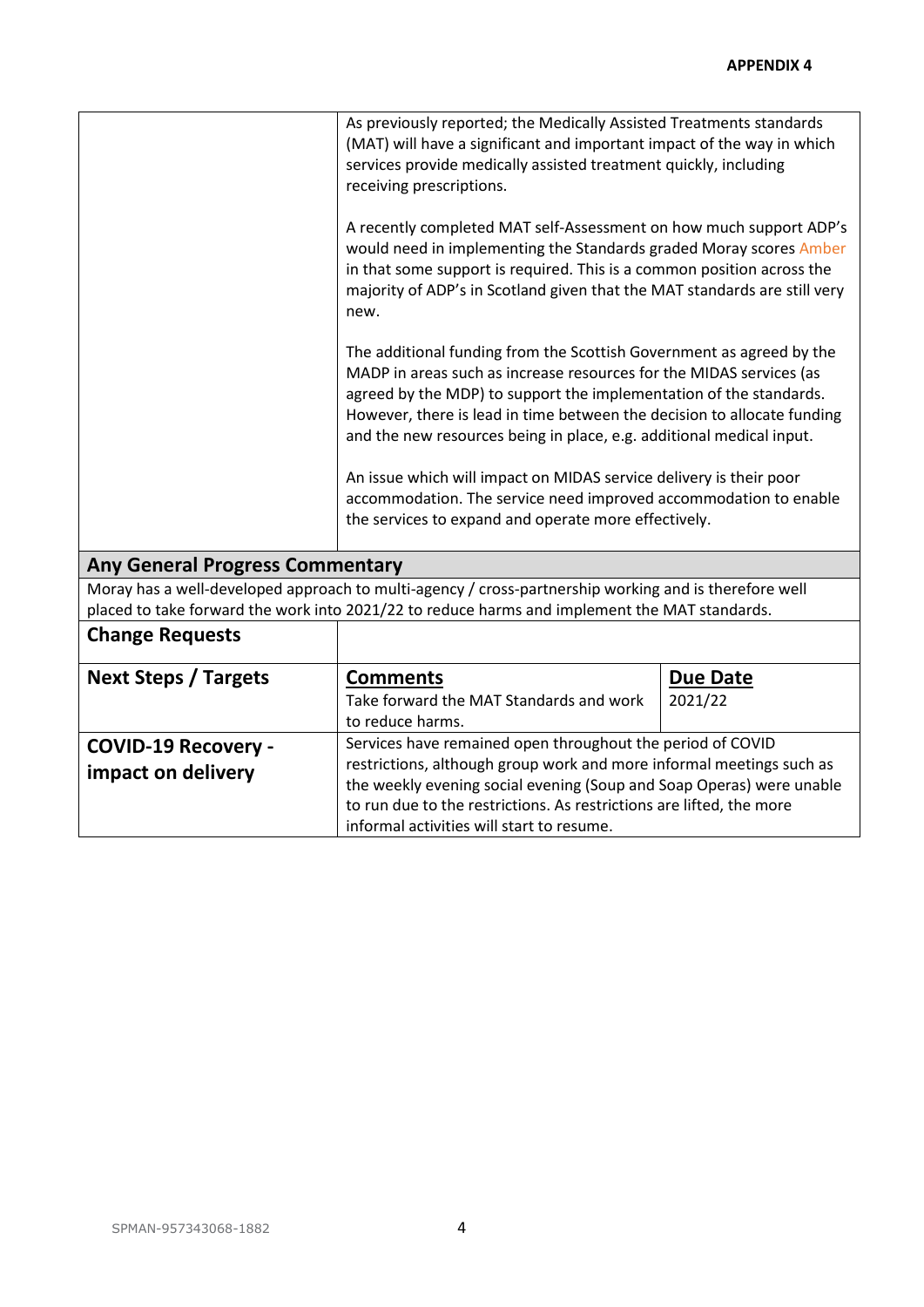## **APPENDIX 4**



*Figure 1 Recovery Outcomes Scores*



*Figure 2 Average of Initial Assessment by Age Group*